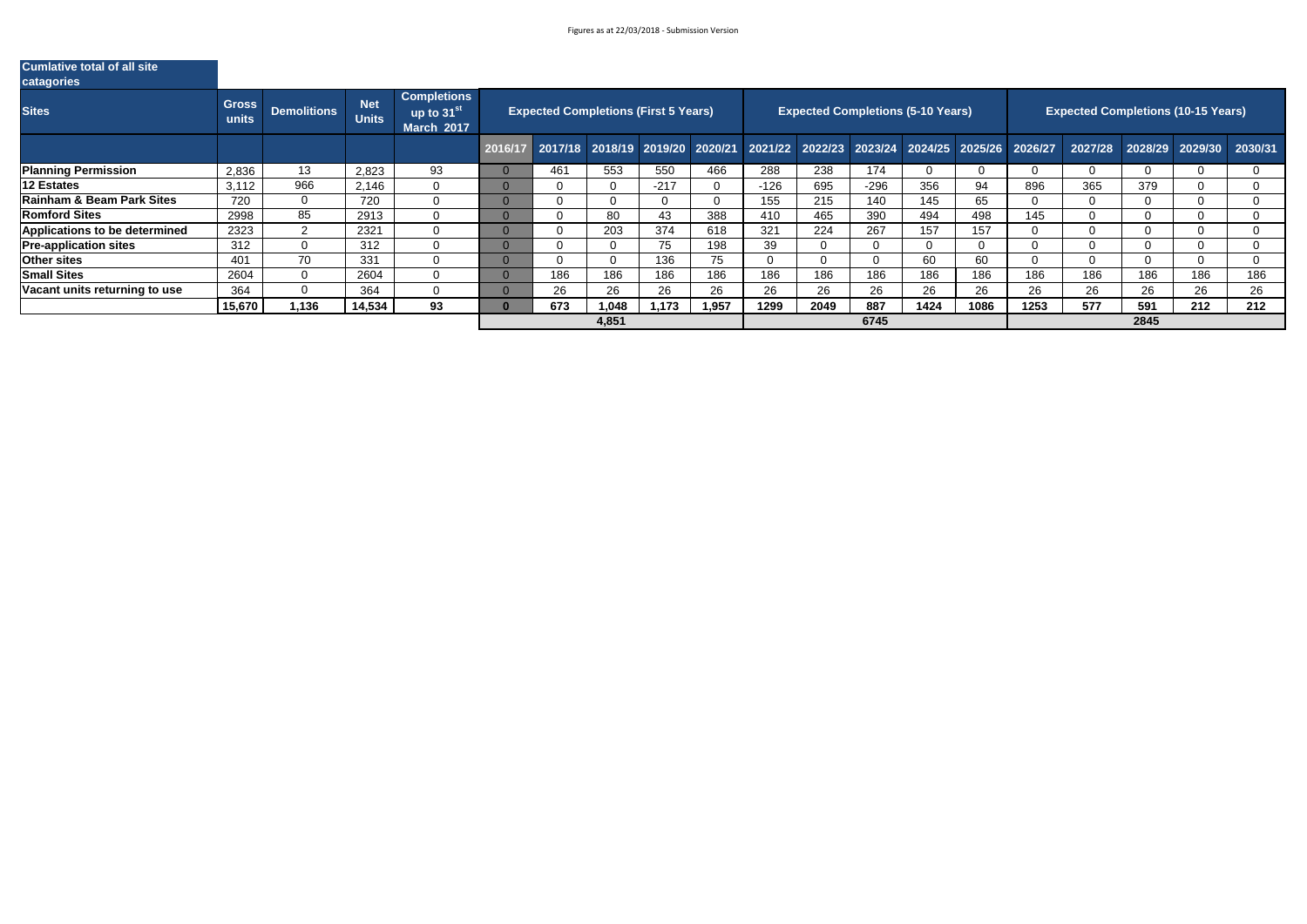## Figures as at 22/03/2018 - Submission Version



| <b>Planning permissions - Approved</b>                              |                      |                                                                                                     |                                   |                       |     |                                                  |              |                |                                                         |        |                 |                                             |           |     |                                          |                |          |  |  |                                                                                                                         |                                    |                             |                           |                    |
|---------------------------------------------------------------------|----------------------|-----------------------------------------------------------------------------------------------------|-----------------------------------|-----------------------|-----|--------------------------------------------------|--------------|----------------|---------------------------------------------------------|--------|-----------------|---------------------------------------------|-----------|-----|------------------------------------------|----------------|----------|--|--|-------------------------------------------------------------------------------------------------------------------------|------------------------------------|-----------------------------|---------------------------|--------------------|
| <b>Site</b>                                                         | Application<br>No.   | Ward                                                                                                | <b>Date</b><br><b>Granted</b>     |                       |     | Status Gross units Demolitions Net Units Housing |              | (No. Units)    | Affordable Completions up<br>to $31^{st}$ March<br>2017 |        |                 | <b>Expected Completions (First 5 Years)</b> |           |     | <b>Expected Completions (5-10 Years)</b> |                |          |  |  | <b>Expected Completions (10-15 Years)</b>                                                                               |                                    |                             | Sites identified by       |                    |
|                                                                     |                      |                                                                                                     |                                   |                       |     |                                                  |              |                |                                                         |        |                 |                                             |           |     |                                          |                |          |  |  | 2016/17 2017/18 2018/19 2019/20 2020/21 2021/22 2022/23 2023/24 2024/25 2025/26 2026/27 2027/28 2028/29 2029/30 2030/31 | <b>GLA</b><br><b>SHLAA</b><br>2013 | <b>GLA</b><br>SHLAA<br>2017 | <b>Capacity<br/>Study</b> | <b>Document Re</b> |
| <b>Chaucer House and Hexagon House, Mercury Gardens,</b><br>Romford | J0026/15             | Romford Town   28-Oct-15   Started                                                                  |                                   |                       | 115 | - റ                                              | 115          | $\Omega$       |                                                         | 115    |                 | $\overline{0}$                              |           |     |                                          |                |          |  |  |                                                                                                                         |                                    |                             |                           |                    |
| 78-80 Straight Road, Romford                                        | P1463.17             | <b>Brooklands</b>                                                                                   | 15-Mar-18                         | Not<br>started        | 19  |                                                  | 19           |                | N/A                                                     |        |                 | 19                                          |           |     |                                          |                |          |  |  |                                                                                                                         |                                    |                             |                           |                    |
| 143 North Street (rear of) Romford                                  | P0096.15             | <b>Brooklands</b>                                                                                   | N/A                               | Not<br><b>Started</b> | 40  |                                                  | 40           |                | N/A                                                     |        |                 | 40                                          |           |     |                                          |                |          |  |  |                                                                                                                         |                                    |                             |                           |                    |
| 1 Pinewood Poultry Farm, Pinewood Road, Havering-atte-              | P1753.16             | Havering Park   26-Jan-18                                                                           |                                   | Not<br><b>Started</b> |     |                                                  |              |                |                                                         |        |                 |                                             |           |     |                                          |                |          |  |  |                                                                                                                         |                                    |                             |                           |                    |
| <b>Bower</b><br><b>Oldchurch Hospital (Swan)</b>                    | P0975.10             | <b>Brooklands</b>                                                                                   | 28-Jul-11                         | Complete              | 63  |                                                  | 63           |                |                                                         | 63     |                 | $\overline{0}$                              |           |     |                                          |                |          |  |  |                                                                                                                         |                                    |                             |                           |                    |
|                                                                     |                      |                                                                                                     |                                   |                       |     |                                                  |              |                |                                                         |        |                 |                                             |           |     |                                          |                |          |  |  |                                                                                                                         |                                    |                             |                           |                    |
| Harold Wood Hospital Phase 2B                                       | P0909/16             | Harold Wood   26-Aug-16   Started                                                                   |                                   |                       | 136 | $\overline{0}$                                   | 136          |                |                                                         | 68     | 68              |                                             |           |     |                                          |                |          |  |  |                                                                                                                         |                                    |                             |                           |                    |
| Harold Wood Hospital Phase 2A                                       | P1131.15             | Harold Wood   23-Oct-15   Started                                                                   |                                   |                       | 109 |                                                  | 109          |                |                                                         | 55     | 54              | $\overline{0}$                              |           |     |                                          |                |          |  |  |                                                                                                                         |                                    |                             |                           |                    |
| <b>Roneo Corner</b>                                                 | P1918.11             | Hylands                                                                                             | 30-Mar-12 $\vert$                 | <b>Started</b>        | 141 |                                                  | 141          |                | 93                                                      | $\cap$ | 48              | $\cap$                                      | $\bigcap$ |     |                                          |                |          |  |  |                                                                                                                         |                                    |                             |                           |                    |
| Angel Way Retail Park (Former Decathlon Site)                       | P2246.07P144<br>3.15 | Romford Town   14-Dec-09   Started                                                                  |                                   |                       | 350 | - ೧                                              | 350          |                |                                                         |        |                 | 100                                         | 100       | 100 | 50                                       |                |          |  |  |                                                                                                                         |                                    |                             |                           |                    |
| Moreton Bay Industrial Estate, Southend Arterial Road               | P0439.15             | Squirrels Heath   13-May-16   Started                                                               |                                   |                       | 42  |                                                  | 42           |                |                                                         |        | 42              |                                             |           |     |                                          | $\Omega$       |          |  |  |                                                                                                                         |                                    |                             |                           |                    |
| 69 Oldchurch Road                                                   | P1020.12             | <b>Brooklands</b>                                                                                   | 18-Mar-15 $ $                     | Not<br>started        | 36  |                                                  | 36           |                |                                                         |        | 36              |                                             |           |     |                                          |                |          |  |  |                                                                                                                         |                                    |                             |                           |                    |
| <b>Former Somerfield Depot (90 New Road)</b>                        | N0026.17             | South<br>hornchurch                                                                                 | 29/06/2017 Started                |                       | 497 |                                                  | 497          |                |                                                         |        |                 | 100                                         | 100       | 100 | 100                                      | 97             |          |  |  |                                                                                                                         |                                    |                             |                           |                    |
| St Georges Hospital                                                 | P0321.15             | Hacton                                                                                              | 13-Jul-17                         | Not<br><b>Started</b> | 290 | - 0                                              | 290          |                |                                                         |        |                 | 150                                         | 140       |     |                                          | $\overline{0}$ | $\Omega$ |  |  |                                                                                                                         |                                    |                             |                           |                    |
| <b>Dover's Corner</b>                                               | P0922.15             | South<br>hornchurch                                                                                 | 16-Oct-17                         | Not<br>started        | 394 |                                                  | 394          |                |                                                         |        | 50              | 80                                          | 88        | 88  | 88                                       |                |          |  |  |                                                                                                                         |                                    |                             |                           |                    |
| Old Windmill Hall Site, St Marys Lane                               | P1220.14             | Upminster                                                                                           | $\vert$ 02-Apr-15 $\vert$         | Not<br>started        | 22  |                                                  | 22           | $\overline{0}$ |                                                         |        | 22              | $\overline{0}$                              |           |     |                                          | $\overline{0}$ |          |  |  |                                                                                                                         |                                    |                             |                           |                    |
| 1 Kilmartin Way                                                     | P1210.15             | Elm Park                                                                                            | $ 25$ -Nov-16 Started             |                       | 18  |                                                  | 18           | 18             |                                                         |        | 18              |                                             |           |     |                                          |                |          |  |  |                                                                                                                         |                                    |                             |                           |                    |
| <b>Briar Road Shop Site</b>                                         | P0382.15             | Heaton                                                                                              | $\vert$ 08-Apr-16 $\vert$ Started |                       | 46  |                                                  | 35           | 23             |                                                         |        | 35 <sub>5</sub> |                                             |           |     |                                          |                |          |  |  |                                                                                                                         |                                    |                             |                           |                    |
| St Edwards Court, London Road, Romford                              | J0012.16             | Romford Town   11-Nov-16   Unknown                                                                  |                                   |                       | 97  |                                                  | 97           |                |                                                         | Q7     |                 |                                             |           |     |                                          |                |          |  |  |                                                                                                                         |                                    |                             |                           |                    |
| Neopost House, South Street, Romford                                | J0027.17             | Romford Town   16-Jan-18   Unknown                                                                  |                                   |                       | 112 |                                                  | 112          |                |                                                         |        | 56              | 56                                          |           |     |                                          |                |          |  |  |                                                                                                                         |                                    |                             |                           |                    |
| <b>Pinewoods Public House</b>                                       | P1241.15             | Havering Park   17-Oct-16   Started                                                                 |                                   |                       | 32  |                                                  | 32           |                |                                                         | 32     |                 |                                             |           |     |                                          |                |          |  |  |                                                                                                                         |                                    |                             |                           |                    |
| Lexington Way Garage Block (1-12 Clayfied Close)                    | P1419.15             | Cranham                                                                                             | $\vert$ 08-Apr-16 $\vert$         | <b>Started</b>        | 12  |                                                  | 12           | 12             |                                                         | 12     |                 |                                             |           |     |                                          |                |          |  |  |                                                                                                                         |                                    |                             |                           |                    |
| 13 Burntwood Avenue                                                 | P0809.14             | Emerson Park   19-Aug-15                                                                            |                                   | Not<br>started        |     |                                                  |              |                |                                                         |        |                 |                                             |           |     |                                          |                |          |  |  |                                                                                                                         |                                    |                             |                           |                    |
| 16 & 18 Prospect Road                                               | P0972.14             | Emerson Park   11-Jan-16 <sup> </sup>                                                               |                                   | Not<br>started        |     |                                                  |              |                |                                                         |        |                 |                                             |           |     |                                          |                |          |  |  |                                                                                                                         |                                    |                             |                           |                    |
| Land North of No 8 Jackson Close                                    | P1054.13             | Squirrels Heath   01-Mar-16                                                                         |                                   | <b>Started</b>        |     |                                                  | $\mathbf{o}$ |                |                                                         |        |                 |                                             |           |     |                                          |                |          |  |  |                                                                                                                         |                                    |                             |                           |                    |
| <b>St. Edwards Court, Romford</b>                                   | P0569.17             | $\vert$ Romford Town $\vert$ 01-Dec-17                                                              |                                   | Not<br>started<br>Not |     |                                                  |              |                |                                                         |        |                 |                                             |           |     |                                          |                |          |  |  |                                                                                                                         |                                    |                             |                           |                    |
| 6 Holgate Court, Western Road, Romford                              | J0018.17             | Romford Town   19-Sep-17                                                                            |                                   | started<br>Not        | 14  |                                                  | 14           |                |                                                         |        | 14              |                                             |           |     |                                          |                |          |  |  |                                                                                                                         |                                    |                             |                           |                    |
| Rainham Wall engineering, New Road                                  | P0923.16             | $\begin{array}{c c c c c} \hline \text{Rainham and} & \text{09-Feb-17} & \end{array}$<br>Wennington |                                   | started               | 46  |                                                  | 46           |                |                                                         |        | 46              |                                             |           |     |                                          |                |          |  |  |                                                                                                                         |                                    |                             |                           |                    |
| Newstead House, Troopers Drive                                      | P1513.16             | Gooshays                                                                                            | $\vert$ 05-Dec-17                 | Not<br>started        | 28  | $\overline{0}$                                   | 28           | $\overline{0}$ |                                                         |        | 28              |                                             |           |     |                                          |                |          |  |  |                                                                                                                         |                                    |                             |                           |                    |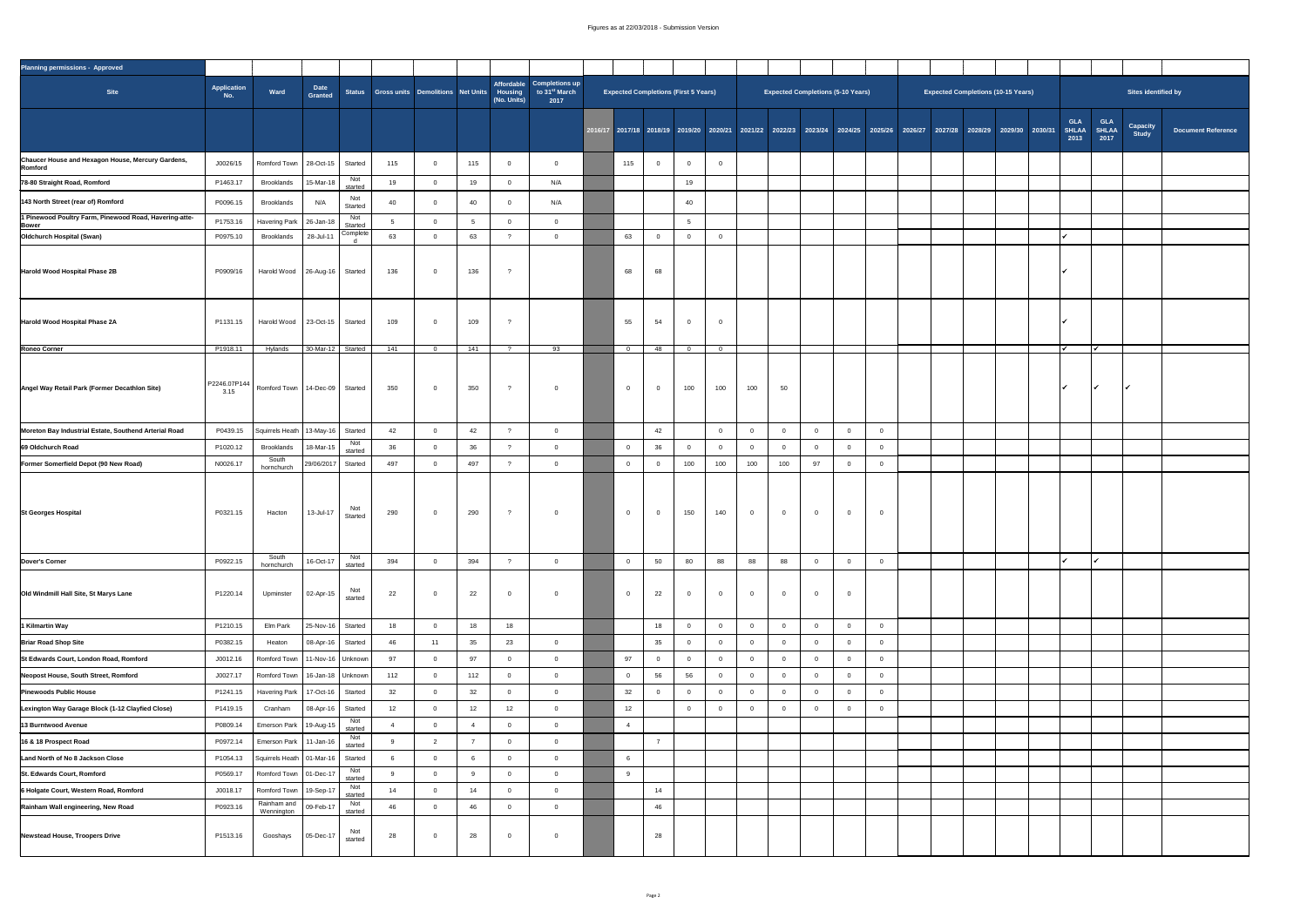## Figures as at 22/03/2018 - Submission Version

| <b>Planning permissions - Approved</b> |                       |                     |                              |                |      |                |      |             |                                                                                                                 |                         |                                             |                 |            |     |     |     |                                          |                         |                                                                                                                                                    |                                                    |                         |               |                                                       |                                                                                                                                                                                                                                                                      |
|----------------------------------------|-----------------------|---------------------|------------------------------|----------------|------|----------------|------|-------------|-----------------------------------------------------------------------------------------------------------------|-------------------------|---------------------------------------------|-----------------|------------|-----|-----|-----|------------------------------------------|-------------------------|----------------------------------------------------------------------------------------------------------------------------------------------------|----------------------------------------------------|-------------------------|---------------|-------------------------------------------------------|----------------------------------------------------------------------------------------------------------------------------------------------------------------------------------------------------------------------------------------------------------------------|
| <b>Site</b>                            | Application<br>$N$ o. | Ward                | Date<br>Granted              |                |      |                |      | (No. Units) | Affordable Completions up<br>Status Gross units Demolitions Net Units Housing to 31 <sup>st</sup> March<br>2017 |                         | <b>Expected Completions (First 5 Years)</b> |                 |            |     |     |     | <b>Expected Completions (5-10 Years)</b> |                         |                                                                                                                                                    | <b>Expected Completions (10-15 Years)</b>          |                         |               | Sites identified by                                   |                                                                                                                                                                                                                                                                      |
|                                        |                       |                     |                              |                |      |                |      |             |                                                                                                                 |                         |                                             |                 |            |     |     |     |                                          |                         | _2016/17 <mark>2017/18 2018/19 2019/20 2020/21 2021/22 2022/2</mark> 3 2023/24 2024/25 2025/26 2026/27 2027/28 2028/29 2029/30 2030/31 SHLAA SHLAA |                                                    |                         | GLA<br>2013   | <b>GLA</b><br><b>Capacity</b><br><b>Study</b><br>2017 | <b>Document Reference</b>                                                                                                                                                                                                                                            |
| <b>Excel House, Hornchurch</b>         | J0016.17              |                     | St Andrews   01-Aug-17       | Not<br>started | 13   | $\overline{0}$ | 13   |             |                                                                                                                 |                         |                                             | 13 <sup>°</sup> |            |     |     |     |                                          |                         |                                                                                                                                                    |                                                    |                         |               |                                                       |                                                                                                                                                                                                                                                                      |
| Land to the rear of Kent House         | P2031.16              | Mawneys             | $\sqrt{07 - Dec-17}$ Unknown |                | 16   | $\overline{0}$ | 16   | 16          |                                                                                                                 |                         |                                             | 16              |            |     |     |     |                                          |                         |                                                                                                                                                    |                                                    |                         |               |                                                       |                                                                                                                                                                                                                                                                      |
|                                        |                       |                     |                              |                |      |                |      |             |                                                                                                                 |                         |                                             |                 |            |     |     |     |                                          |                         |                                                                                                                                                    |                                                    |                         |               |                                                       | Rainham Beam Park<br><b>Planning Framework 20</b><br>Site Specific Allocation<br>Development Plan Docum<br>2008                                                                                                                                                      |
| NR11 (21 New Road)                     | P0782.17              | South<br>hornchurch | 01-Nov-17                    |                | 24   |                | 24   |             |                                                                                                                 |                         |                                             |                 | 24         |     |     |     |                                          |                         |                                                                                                                                                    |                                                    |                         | $\mathscr{L}$ | $\overline{\mathcal{A}}$                              | <b>Cabinet Report 13th</b><br>December 2017- Joint<br>Venture<br>Cabinet Report 27th Janu<br>2018 Regeneration<br>Programme                                                                                                                                          |
| NR2/3 (195-205 New Road)               | P1058.17              | South<br>Hornchurch | 31-Oct-17                    | Not<br>started | 77   | $\overline{0}$ | 77   | 27          | N/A                                                                                                             |                         |                                             |                 |            |     |     | 77  |                                          |                         |                                                                                                                                                    |                                                    |                         |               | $\overline{\mathcal{A}}$                              | Master Plan<br>Rainham Beam Park<br><b>Planning Framework 20</b><br>Site Specific Allocation<br>Development Plan Docum<br>2008<br><b>Cabinet Report 13th</b><br>December 2017- Joint<br>Venture<br>Cabinet Report 27th Janu<br>2018 Regeneration<br>Programme        |
| NR06b (149-153 New Road)               | P0726.17              | South<br>Hornchurch | 12-Oct-17                    | Not<br>started | 14   | $\Omega$       | 14   | 17          |                                                                                                                 |                         |                                             |                 | 14         |     |     |     |                                          |                         |                                                                                                                                                    |                                                    |                         |               | $\overline{\mathcal{A}}$                              | Master Plan<br>Rainham Beam Park<br><b>Planning Framework 20</b><br><b>Site Specific Allocation</b><br>Development Plan Docum<br>2008<br><b>Cabinet Report 13th</b><br>December 2017- Joint<br>Venture<br>Cabinet Report 27th Janu<br>2018 Regeneration<br>Programme |
|                                        |                       |                     |                              |                | 2836 | 13             | 2823 | 121         | 93                                                                                                              | $\overline{\mathbf{0}}$ | 461                                         | 553             | 550<br>466 | 288 | 238 | 174 | $\bf{0}$                                 | $\overline{\mathbf{0}}$ | $\overline{\mathbf{0}}$<br>$\overline{\mathbf{0}}$                                                                                                 | $\overline{\mathbf{0}}$<br>$\overline{\mathbf{0}}$ | $\overline{\mathbf{0}}$ |               |                                                       | Master Plan                                                                                                                                                                                                                                                          |
|                                        |                       |                     |                              |                |      |                |      |             |                                                                                                                 |                         |                                             | 2030            |            |     |     | 700 |                                          |                         |                                                                                                                                                    |                                                    |                         |               |                                                       |                                                                                                                                                                                                                                                                      |

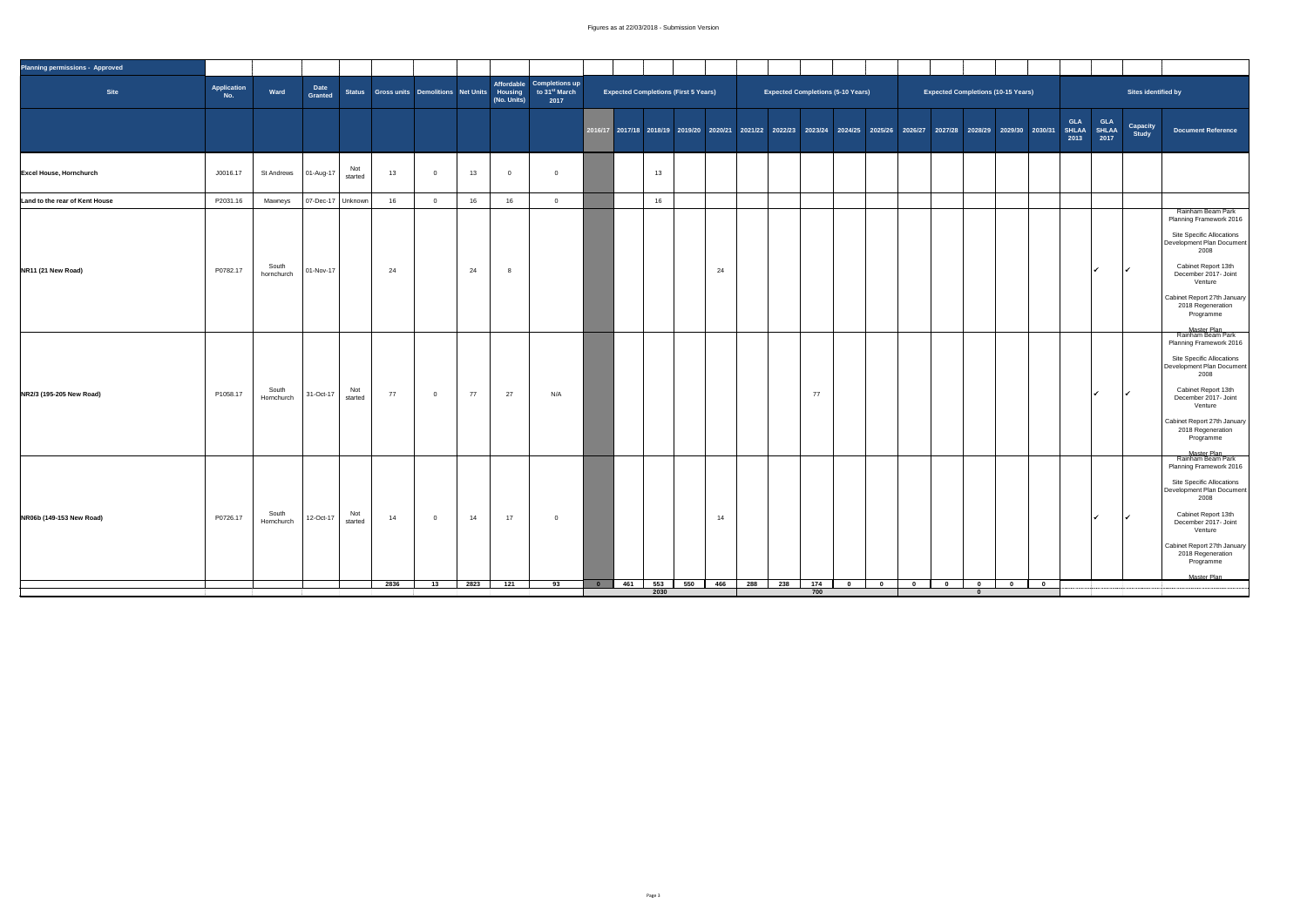## Figures as at 22/03/2018 - Submission version

| 12 Estates                         |                           |                     |                               |               |                                   |     |              |                |                                                                              |                         |                                             |        |          |        |                  |                                          |       |                 |                                                                                                                                     |             |                          |                    |                    |                           |                                                                                             |
|------------------------------------|---------------------------|---------------------|-------------------------------|---------------|-----------------------------------|-----|--------------|----------------|------------------------------------------------------------------------------|-------------------------|---------------------------------------------|--------|----------|--------|------------------|------------------------------------------|-------|-----------------|-------------------------------------------------------------------------------------------------------------------------------------|-------------|--------------------------|--------------------|--------------------|---------------------------|---------------------------------------------------------------------------------------------|
| <b>Site</b>                        | <b>Application</b><br>No. | Ward                | <b>Date</b><br><b>Granted</b> | <b>Status</b> | Gross units Demolitions Net Units |     |              | <b>Housing</b> | Affordable Completions<br>$\frac{1}{2}$ up to 31st<br>(No. Units) March 2017 |                         | <b>Expected Completions (First 5 Years)</b> |        |          |        |                  | <b>Expected Completions (5-10 Years)</b> |       |                 | <b>Expected Completions (10-15 Years)</b>                                                                                           |             |                          |                    |                    | Sites identified by       |                                                                                             |
|                                    |                           |                     |                               |               |                                   |     |              |                |                                                                              |                         |                                             |        |          |        |                  |                                          |       |                 | 2016/17 2017/18 2018/19 2019/20 2020/21 2021/22 2022/23 2023/24 2024/25 2025/26 2026/27 2027/28 2028/29 2029/30 2030/31 SHLAA SHLAA |             |                          | <b>GLA</b><br>2013 | <b>GLA</b><br>2017 | <b>Capacity<br/>Study</b> | <b>Document Source</b>                                                                      |
|                                    |                           |                     |                               |               |                                   |     |              |                |                                                                              |                         |                                             |        |          |        |                  |                                          |       |                 |                                                                                                                                     |             |                          |                    |                    |                           | <b>Cabinet Report 17th</b><br>January 2018                                                  |
| <b>WATERLOO (and Queen Street)</b> | N/A                       | <b>Romford Town</b> | N/A                           | 12 Estates    | 1,466                             | 271 | 1,195        | 1,195          | N/A                                                                          |                         |                                             | $-65$  |          | $-65$  | 362              | $-70$                                    | 362   | $-71$           | 363                                                                                                                                 | 379         | -0                       |                    |                    | $\overline{\mathcal{V}}$  | Cabinet Report 27th<br>January 2018<br>Regeneration<br>Programme<br>Cabinet Report 17th     |
| NAPIER & NEW PLYMOUTH              | N/A                       | South Hornchurch    | N/A                           | 12 Estates    | 193                               | 97  | 96           | 96             | N/A                                                                          |                         | $\overline{0}$                              |        |          |        |                  |                                          |       |                 |                                                                                                                                     |             |                          |                    |                    |                           | January 2018<br>Cabinet Report 27th<br>January 2018                                         |
|                                    |                           |                     |                               |               |                                   |     |              |                |                                                                              |                         |                                             | $-97$  |          |        | 193 <sup>1</sup> |                                          |       |                 |                                                                                                                                     |             |                          |                    |                    |                           | Regeneration<br>Programme<br>Cabinet Report 17th<br>January 2018                            |
| <b>SOLAR - SRENA - SUNRISE</b>     | N/A                       | <b>St Andrews</b>   | N/A                           | 12 Estates    | 190                               | 55  | 135          | 135            | N/A                                                                          |                         | $\overline{0}$                              | $-55$  |          |        | 190              |                                          |       |                 |                                                                                                                                     |             | -0                       |                    |                    | $\sqrt{ }$                | Cabinet Report 27th<br>January 2018<br>Regeneration                                         |
| <b>MAYGREEN</b>                    | N/A                       | Hylands             | N/A                           | 12 Estates    | 200                               | 111 | 89           | 89             | N/A                                                                          |                         |                                             |        |          |        |                  |                                          |       |                 |                                                                                                                                     |             | $\overline{0}$           |                    |                    | $\overline{\mathcal{L}}$  | Programme<br>Cabinet Report 17th<br>January 2018<br>Cabinet Report 27th<br>January 2018     |
|                                    |                           |                     |                               |               |                                   |     |              |                |                                                                              |                         |                                             |        |          | $-61$  | $-50$            |                                          | 200   |                 |                                                                                                                                     |             |                          |                    |                    |                           | Regeneration<br>Programme<br>Cabinet Report 17th<br>January 2018                            |
| <b>OLD CHURCH</b>                  | N/A                       | <b>Brooklands</b>   | N/A                           | 12 Estates    | 300                               | 86  | 214          | 214            | N/A                                                                          |                         |                                             |        |          |        |                  | $-43$                                    | $-43$ |                 | 150<br>150                                                                                                                          |             | $\mathbf{0}$             |                    |                    | ▎✓                        | Cabinet Report 27th<br>January 2018<br>Regeneration                                         |
| <b>ROYAL JUBILEE COURT</b>         | N/A                       | Pettits             | N/A                           | 12 Estates    | 150                               | 79  | 71           | 71             | N/A                                                                          |                         |                                             |        |          |        |                  |                                          |       |                 |                                                                                                                                     |             | 0                        |                    |                    | ▎✓                        | Programme<br>Cabinet Report 17th<br>January 2018<br>Cabinet Report 27th                     |
|                                    |                           |                     |                               |               |                                   |     |              |                |                                                                              |                         |                                             |        |          |        |                  | $-50$                                    | $-29$ | 95              | 55                                                                                                                                  |             |                          |                    |                    |                           | January 2018<br>Regeneration<br>Programme ___<br>Cabinet Report 17th                        |
| <b>DELTA</b>                       | N/A                       | Squirrels heath     | N/A                           | 12 Estates    | 430                               | 177 | 253          | 253            | N/A                                                                          |                         |                                             |        |          |        |                  |                                          |       |                 |                                                                                                                                     |             | $\Omega$                 |                    |                    | $\sqrt{ }$                | January 2018<br>Cabinet Report 27th<br>January 2018<br>Regeneration                         |
|                                    |                           |                     |                               |               |                                   |     |              |                |                                                                              |                         |                                             |        |          |        |                  | $-90$                                    | $-87$ |                 | 215<br>215                                                                                                                          |             |                          |                    |                    | $\overline{\mathcal{V}}$  | Programme<br>Cabinet Report 17th<br>January 2018                                            |
| <b>DELL COURT</b>                  | N/A                       | <b>St Andrews</b>   | N/A                           | 12 Estates    | 40                                | 29  | 11           | 11             | N/A                                                                          |                         |                                             |        |          |        |                  |                                          |       |                 |                                                                                                                                     |             | $\Omega$                 |                    |                    |                           | Cabinet Report 27th<br>January 2018<br>Regeneration<br>Programme<br>Cabinet Report 17th     |
| DELDERFIELD                        | N/A                       | Pettits             | N/A                           | 12 Estates    | 30                                | 14  | 16           | 16             | N/A                                                                          |                         |                                             |        |          |        |                  |                                          |       |                 |                                                                                                                                     |             | $\overline{0}$           |                    |                    | $\overline{\mathcal{A}}$  | January 2018<br>Cabinet Report 27th<br>January 2018<br>Regeneration                         |
|                                    |                           |                     |                               |               |                                   |     |              |                |                                                                              |                         |                                             |        |          |        |                  | $-14$                                    |       | 30 <sup>l</sup> |                                                                                                                                     |             |                          |                    |                    |                           | Programme<br>Cabinet Report 17th<br>January 2018                                            |
| <b>FARNHAM HILLDENE</b>            | N/A                       | Gooshays            | N/A                           | 12 Estates    | 63                                | - 0 | 63           | 63             | N/A                                                                          |                         |                                             |        |          |        |                  |                                          |       |                 | 63                                                                                                                                  |             | $\overline{0}$           |                    |                    | $\sqrt{2}$                | Cabinet Report 27th<br>January 2018<br>Regeneration<br>Programme  <br>  Cabinet Report 17th |
| <b>BRUNSWICK</b>                   | N/A                       | Cranham             | N/A                           | 12 Estates    | 50                                | 47  | $\mathbf{3}$ | $\overline{3}$ | N/A                                                                          |                         |                                             |        |          |        |                  |                                          |       |                 |                                                                                                                                     |             | $\overline{0}$           |                    |                    | $\overline{\mathcal{V}}$  | January 2018<br>Cabinet Report 27th<br>January 2018                                         |
|                                    |                           |                     |                               |               | 3,112                             | 966 | 2,146        | 2,146          |                                                                              | $\overline{\mathbf{0}}$ | $\bf{0}$<br>$\mathbf{0}$<br>$-217$          | $-217$ | $\bf{0}$ | $-126$ | 695              | $-296$<br>723                            | 356   | 94              | 50<br>896<br>365                                                                                                                    | 379<br>1640 | $\mathbf{0}$<br>$\bf{0}$ |                    |                    |                           | Regeneration<br>Programme                                                                   |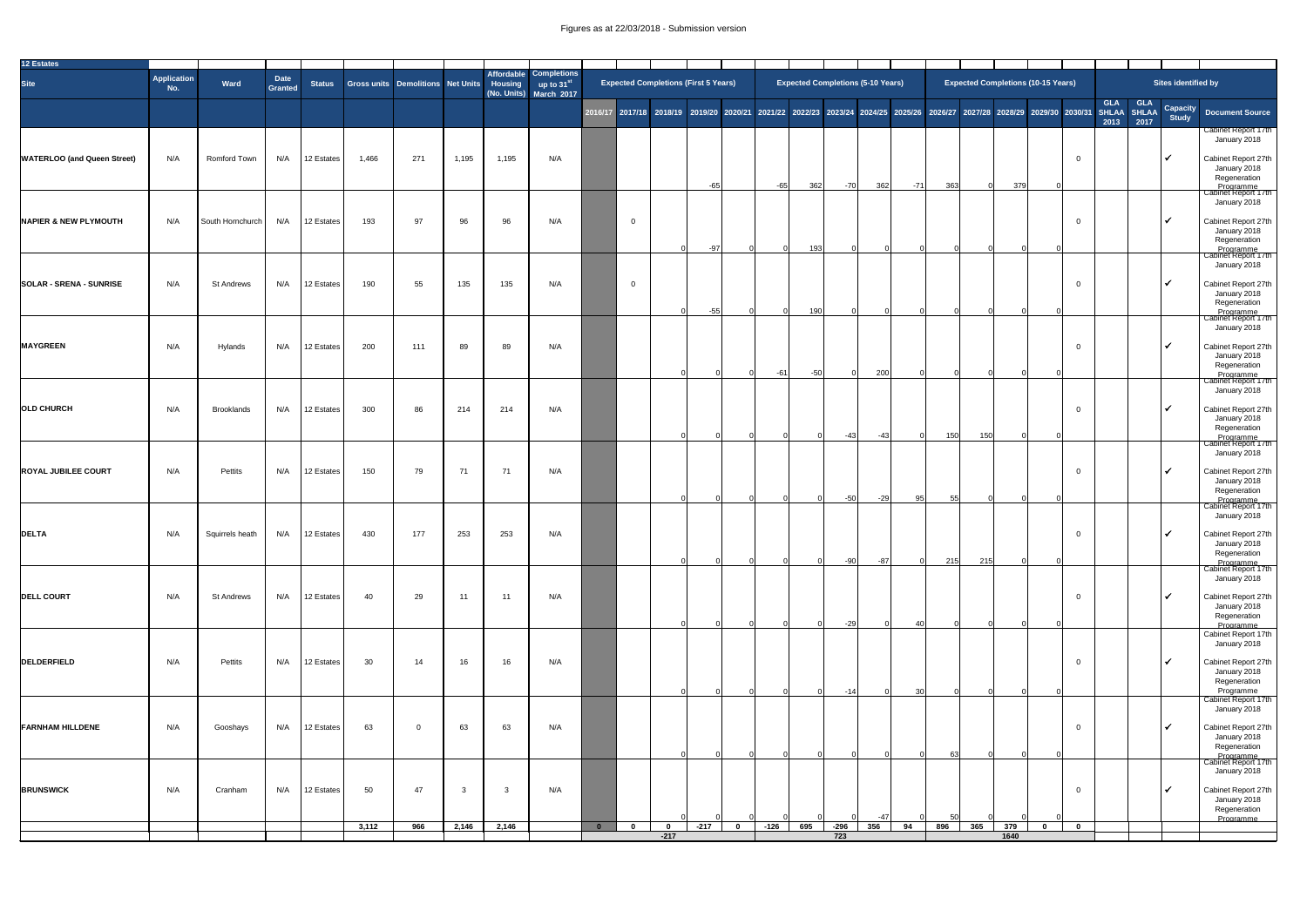| <b>Rainham and Beam Park Sites</b> |                    |                     |                                                 |     |                                           |     |                                                                            |                                             |  |     |                                          |     |     |    |  |                                           |  |                    |                    |                                 |                                  |
|------------------------------------|--------------------|---------------------|-------------------------------------------------|-----|-------------------------------------------|-----|----------------------------------------------------------------------------|---------------------------------------------|--|-----|------------------------------------------|-----|-----|----|--|-------------------------------------------|--|--------------------|--------------------|---------------------------------|----------------------------------|
| <b>Site</b>                        | Application<br>No. | Ward                | <b>Status</b>                                   |     | Gross units Demolitions Net Units Housing |     | Affordable Completions<br>up to 31 $^{\rm st}$ .<br>(No. Units) March 2017 | <b>Expected Completions (First 5 Years)</b> |  |     | <b>Expected Completions (5-10 Years)</b> |     |     |    |  | <b>Expected Completions (10-15 Years)</b> |  |                    |                    | Sites identified by             |                                  |
|                                    |                    |                     |                                                 |     |                                           |     |                                                                            |                                             |  |     |                                          |     |     |    |  |                                           |  | <b>GLA</b><br>2013 | <b>GLA</b><br>2017 | <b>Capacity</b><br><b>Study</b> | <b>Document</b><br><b>Source</b> |
| Mudlands                           | N/A                | South<br>Hornchurch | Rainham and<br>Beam Park<br><b>Sites</b>        | 310 |                                           | 310 | N/A                                                                        |                                             |  | 75  | 75                                       | 80  | 80  |    |  |                                           |  |                    |                    |                                 |                                  |
| Suttons                            | N/A                | South<br>Hornchurch | Rainham and<br><b>Beam Park</b><br><b>Sites</b> | 160 |                                           | 160 | N/A                                                                        |                                             |  | 80  | 80                                       |     |     |    |  |                                           |  |                    |                    |                                 |                                  |
| <b>Rainham Steel</b>               | N/A                | South<br>Hornchurch | Rainham and<br><b>Beam Park</b><br><b>Sites</b> | 250 |                                           | 250 |                                                                            |                                             |  |     | 60                                       | 60  | 65  | 65 |  |                                           |  |                    |                    |                                 |                                  |
|                                    |                    |                     |                                                 | 720 |                                           | 720 |                                                                            |                                             |  | 155 | 215                                      | 140 | 145 | 65 |  |                                           |  |                    |                    |                                 |                                  |
|                                    |                    |                     |                                                 |     |                                           |     |                                                                            |                                             |  |     |                                          | 720 |     |    |  |                                           |  |                    |                    |                                 |                                  |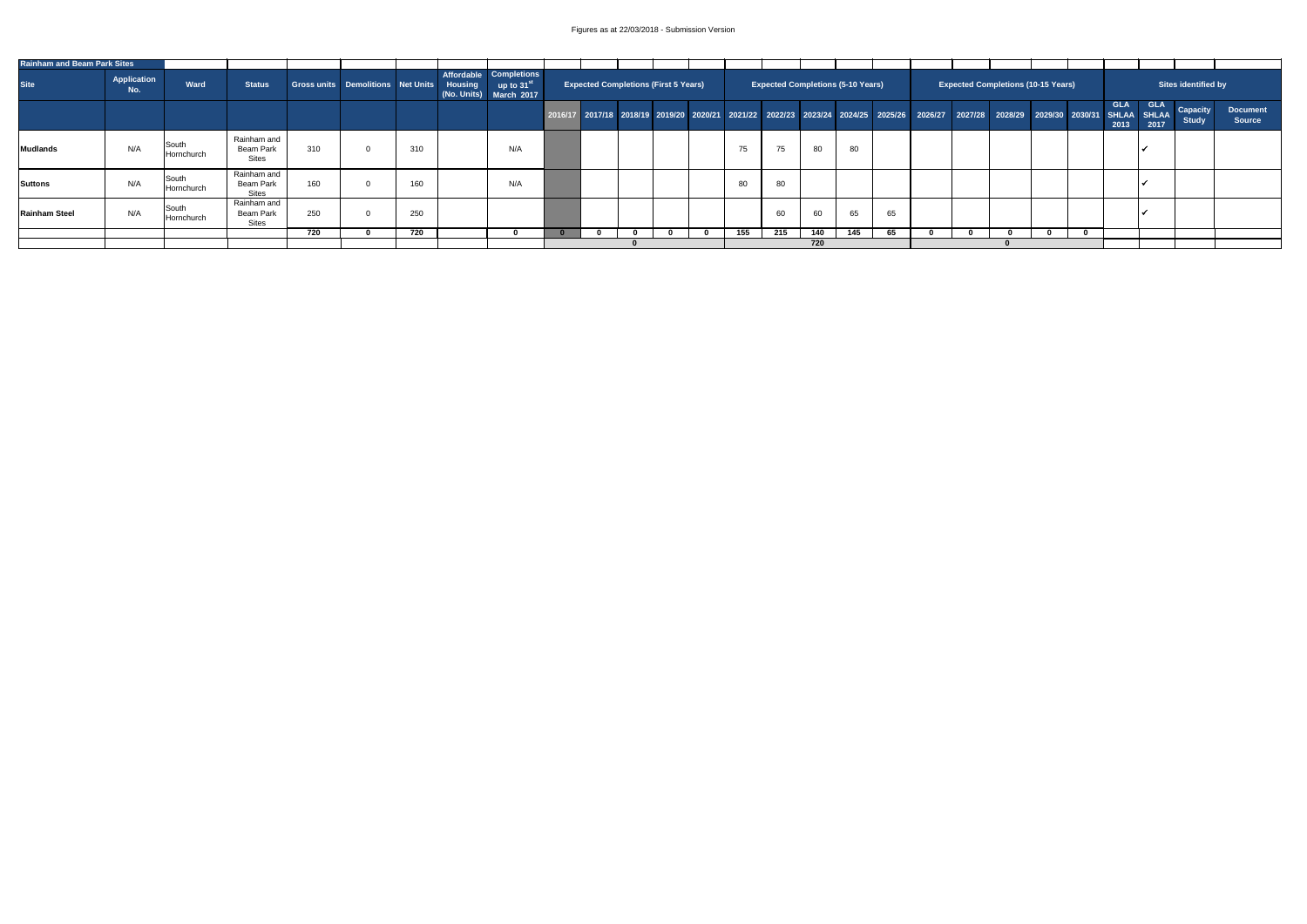| Romford Sites<br>Affordable Completions<br><b>Date</b><br>Site<br>Sites identified by<br><b>Expected Completions (5-10 Years)</b><br><b>Expected Completions (First 5 Years)</b><br><b>Expected Completions (10-15 Years)</b><br>Ward<br>Gross units Demolitions Net Units<br>$\blacksquare$ Housing $\blacksquare$ up to 31st<br><b>Granted</b><br>(No. Units) March 2017<br>GLA GLA<br>SHLAA SHLAA<br>2016/17 2017/18 2018/19 2019/20 2020/21 2021/22 2022/23 2023/24 2024/25 2025/26 2026/27 2027/28 2028/29 2029/30 2030/31<br><b>Study</b><br>2017<br>2013<br>N/A<br>80<br>80<br>160<br>$\overline{\mathbf{v}}$<br>N/A<br><b>Brooklands</b><br>160<br>റ<br>$\Omega$<br>╹Ѵ<br>100<br>N/A<br>100<br>450<br>100<br>100<br>50<br><b>Brooklands</b><br>450<br>$\overline{\mathcal{L}}$<br>N/A<br>റ<br>$\Omega$ | Capacity Document Source<br><b>Romford Town</b><br>Centre<br>Development<br>Framework<br>Site Allocation in the<br>LDF (ROMSSA3)                                                                                                                        |
|----------------------------------------------------------------------------------------------------------------------------------------------------------------------------------------------------------------------------------------------------------------------------------------------------------------------------------------------------------------------------------------------------------------------------------------------------------------------------------------------------------------------------------------------------------------------------------------------------------------------------------------------------------------------------------------------------------------------------------------------------------------------------------------------------------------|---------------------------------------------------------------------------------------------------------------------------------------------------------------------------------------------------------------------------------------------------------|
|                                                                                                                                                                                                                                                                                                                                                                                                                                                                                                                                                                                                                                                                                                                                                                                                                |                                                                                                                                                                                                                                                         |
| <b>Como Street Car Park</b>                                                                                                                                                                                                                                                                                                                                                                                                                                                                                                                                                                                                                                                                                                                                                                                    |                                                                                                                                                                                                                                                         |
| <b>Romford Gas Works</b>                                                                                                                                                                                                                                                                                                                                                                                                                                                                                                                                                                                                                                                                                                                                                                                       |                                                                                                                                                                                                                                                         |
|                                                                                                                                                                                                                                                                                                                                                                                                                                                                                                                                                                                                                                                                                                                                                                                                                | Capacity<br>Assessment Update<br>$(2018)$ (Tibbalds)                                                                                                                                                                                                    |
| <b>Station Gateway and</b><br>Interchange (Station<br>115<br>115<br>N/A<br>670<br>670<br>115<br>95<br>N/A<br>115<br><b>Romford Town</b><br>$\Omega$<br>115<br><b>Qtr South)</b>                                                                                                                                                                                                                                                                                                                                                                                                                                                                                                                                                                                                                                | <b>Romford Town</b><br>Centre<br>Development<br>Framework                                                                                                                                                                                               |
| 374<br><b>Bridge Close Estate</b><br>1070<br>37<br>1033<br>175<br>175<br>$\overline{\mathbf{v}}$<br><b>Romford Town</b><br>N/A<br>$-37$<br>175<br>175<br>178<br>N/A<br>192<br>∣V                                                                                                                                                                                                                                                                                                                                                                                                                                                                                                                                                                                                                               | <b>Romford Town</b><br>Centre<br>Development<br>Framework<br><b>Cabinet Report -</b><br>15th June 2016<br>(Vision and Way<br>Forward<br><b>Cabinet Report -</b><br>15th November<br>2017 (Business<br>Plan & Joint<br>Venture Partnership<br>Agreement) |
| 88<br>35<br>37-59 High street<br><b>Romford Town</b><br>N/A<br>18<br>70<br>35<br>N/A<br>$\Omega$                                                                                                                                                                                                                                                                                                                                                                                                                                                                                                                                                                                                                                                                                                               | <b>Romford Town</b><br>Centre<br>Development<br>Framework                                                                                                                                                                                               |
| <b>Angel Way Car Park</b><br>and High Street<br><b>Romford Town</b><br>N/A<br>300<br>30<br>270<br>75<br>120<br>N/A<br>75<br>$\overline{\mathcal{A}}$<br>$\gamma$                                                                                                                                                                                                                                                                                                                                                                                                                                                                                                                                                                                                                                               | <b>Romford Town</b><br>Centre<br>Development<br>Framework                                                                                                                                                                                               |
| 117 North Street,<br><b>Brooklands</b><br>N/A<br>139<br>69<br>70<br>139<br>N/A<br>$\mathcal{P}$<br>$\Omega$<br><b>Romford (Matalan)</b>                                                                                                                                                                                                                                                                                                                                                                                                                                                                                                                                                                                                                                                                        |                                                                                                                                                                                                                                                         |
| <b>Land at the Junction</b><br>of Crow Lane /<br>N/A<br><b>Brooklands</b><br>121<br>121<br>N/A<br>121<br>റ<br>$\overline{0}$                                                                                                                                                                                                                                                                                                                                                                                                                                                                                                                                                                                                                                                                                   |                                                                                                                                                                                                                                                         |
| <b>Sandgate Close</b><br>2998<br>374<br>388<br>465<br>390<br>85<br>2913<br>80<br>410<br>494<br>498<br>145<br>43<br>$\mathbf 0$<br>$\mathbf{0}$<br>- റ<br>$\bf{0}$                                                                                                                                                                                                                                                                                                                                                                                                                                                                                                                                                                                                                                              |                                                                                                                                                                                                                                                         |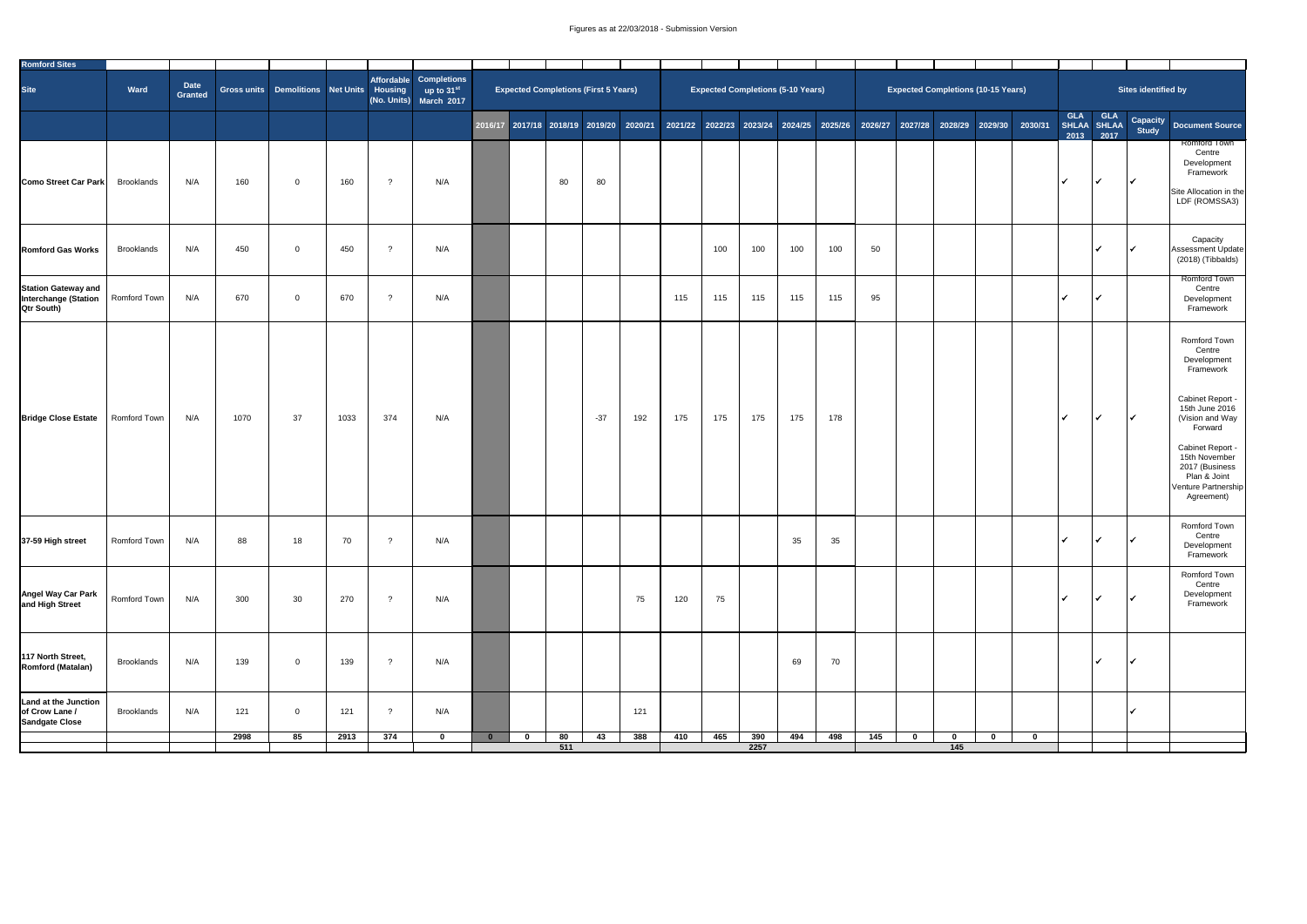| Planning applications to be determined                                                           |                    |                              |                             |                         |     |                                   |     |          |                                                                                           |                                             |     |                |     |     |                                          |  |  |                                                                                                                         |                                 |                                                                                                                                                                                                                                                                                                      |
|--------------------------------------------------------------------------------------------------|--------------------|------------------------------|-----------------------------|-------------------------|-----|-----------------------------------|-----|----------|-------------------------------------------------------------------------------------------|---------------------------------------------|-----|----------------|-----|-----|------------------------------------------|--|--|-------------------------------------------------------------------------------------------------------------------------|---------------------------------|------------------------------------------------------------------------------------------------------------------------------------------------------------------------------------------------------------------------------------------------------------------------------------------------------|
| Site                                                                                             | Application<br>No. | Ward                         | <b>Decision</b><br>due date | <b>Status</b>           |     | Gross units Demolitions Net Units |     |          | Affordable Completions<br><b>Housing</b> up to 31 <sup>st</sup><br>(No. Units) March 2017 | <b>Expected Completions (First 5 Years)</b> |     |                |     |     | <b>Expected Completions (5-10 Years)</b> |  |  | <b>Expected Completions (10-15 Years)</b>                                                                               | Sites identified by             |                                                                                                                                                                                                                                                                                                      |
|                                                                                                  |                    |                              |                             |                         |     |                                   |     |          |                                                                                           |                                             |     |                |     |     |                                          |  |  | 2016/17 2017/18 2018/19 2019/20 2020/21 2021/22 2022/23 2023/24 2024/25 2025/26 2026/27 2027/28 2028/29 2029/30 2030/31 | GLA<br>GLA<br>SHLAA SHLAA Study | Capacity Document Source                                                                                                                                                                                                                                                                             |
| <b>Hexagon House</b>                                                                             | P0071.16           | Romford<br>Town              | 28-Feb-18                   | Awaiting<br>decision    | 20  | <b>U</b>                          | 20  |          | N/A                                                                                       |                                             |     |                | 20  |     |                                          |  |  |                                                                                                                         |                                 | Planning Application                                                                                                                                                                                                                                                                                 |
| The Pompadours, Edenhall, Romfo P1859.17                                                         |                    |                              | Goodshays   30-May-18       | Awaiting<br>decision    | 21  | $\Omega$                          | 21  | $\Omega$ | N/A                                                                                       |                                             | 5   | 16             |     |     |                                          |  |  |                                                                                                                         |                                 | Planning Application                                                                                                                                                                                                                                                                                 |
| <b>Land at Rom Valley Way</b>                                                                    | P1389.17           | Romford<br>Town              |                             | 22-Feb-18   Not started | 620 | $\overline{0}$                    | 620 | 101      | N/A                                                                                       |                                             | 100 | 130            | 130 | 130 | 130                                      |  |  |                                                                                                                         |                                 | Planning Application                                                                                                                                                                                                                                                                                 |
| Neopost House, South Street,<br>Romford                                                          | P1822.17           | Romford<br>Town              | 18-Apr-18                   | Awaiting<br>decision    | 8   | 0                                 | -8  |          | N/A                                                                                       |                                             | 4   | - 4            |     |     |                                          |  |  |                                                                                                                         |                                 | Planning Application                                                                                                                                                                                                                                                                                 |
| 213 North Street, Romford                                                                        | P0915.17           | Romford<br>Town              | 30-Apr-18                   | Awaiting<br>decision    | 31  | <b>U</b>                          | 31  |          | N/A                                                                                       |                                             |     | 31             |     |     |                                          |  |  |                                                                                                                         |                                 | Planning Application                                                                                                                                                                                                                                                                                 |
| 23-55 North Street, Romford                                                                      | P1292.15           | Romford<br>Town              | N/A                         | Awaiting<br>decision    | 100 | $\overline{0}$                    | 100 |          | N/A                                                                                       |                                             |     | 50             | 50  |     |                                          |  |  |                                                                                                                         |                                 | Planning Application                                                                                                                                                                                                                                                                                 |
| 75 NORTH STREET, Hornchurch                                                                      | P0960.16           |                              | St Andrews   27-Apr-18      | Awaiting<br>decision    | 44  | $\overline{0}$                    | 44  |          | N/A                                                                                       |                                             |     | 44             |     |     |                                          |  |  |                                                                                                                         |                                 | Planning Application                                                                                                                                                                                                                                                                                 |
| <b>Former Rainham Library offices at</b><br>21 Broadway and land to the rear<br>$of 29$ Broadway | P1701.17           | Rainham<br>and<br>wennington | N/A                         | Awaiting<br>decision    | 57  | $\overline{0}$                    | 57  |          | N/A                                                                                       |                                             |     |                | 57  |     |                                          |  |  |                                                                                                                         |                                 | Planning Application                                                                                                                                                                                                                                                                                 |
| <b>Prioiry Road</b>                                                                              | P1836.17           | Gooshays                     | N/A                         | Awaiting<br>decision    |     |                                   |     |          | N/A                                                                                       |                                             |     | $5\phantom{1}$ |     |     |                                          |  |  |                                                                                                                         |                                 | Planning Application                                                                                                                                                                                                                                                                                 |
| A1306 Sites Total                                                                                |                    |                              |                             |                         |     |                                   |     |          |                                                                                           |                                             |     |                |     |     |                                          |  |  |                                                                                                                         |                                 |                                                                                                                                                                                                                                                                                                      |
| NR10 (35-43 New Road)                                                                            | P1241.17           | South<br>Hornchurch          | N/A                         | Awaiting<br>decision    | 62  | <u>ົ</u>                          | 60  | 22       | N/A                                                                                       |                                             |     |                | 60  |     |                                          |  |  |                                                                                                                         | $\sqrt{ }$                      | <b>Rainham Beam Park</b><br><b>Planning Framework</b><br>2016<br><b>Site Specific</b><br>Allocations<br>Development Plan<br>Document 2008<br><b>Cabinet Report 13th</b><br>December 2017- Joint<br>Venture<br><b>Cabinet Report 27th</b><br>January 2018<br>Regeneration<br>Programme<br>Master Plan |
| NR09 (49-87 New Road)                                                                            | P0947.17           | South<br>Hornchurch          | N/A                         | Awaiting<br>decision    | 207 | $\overline{0}$                    | 207 | 79       | N/A                                                                                       |                                             |     |                | 207 |     |                                          |  |  |                                                                                                                         | $\sqrt{ }$                      | <b>Rainham Beam Park</b><br><b>Planning Framework</b><br>2016<br><b>Site Specific</b><br>Allocations<br>Development Plan<br>Document 2008<br><b>Cabinet Report 13th</b><br>December 2017- Joint<br>Venture<br><b>Cabinet Report 27th</b><br>January 2018<br>Regeneration<br>Programme<br>Master Plan |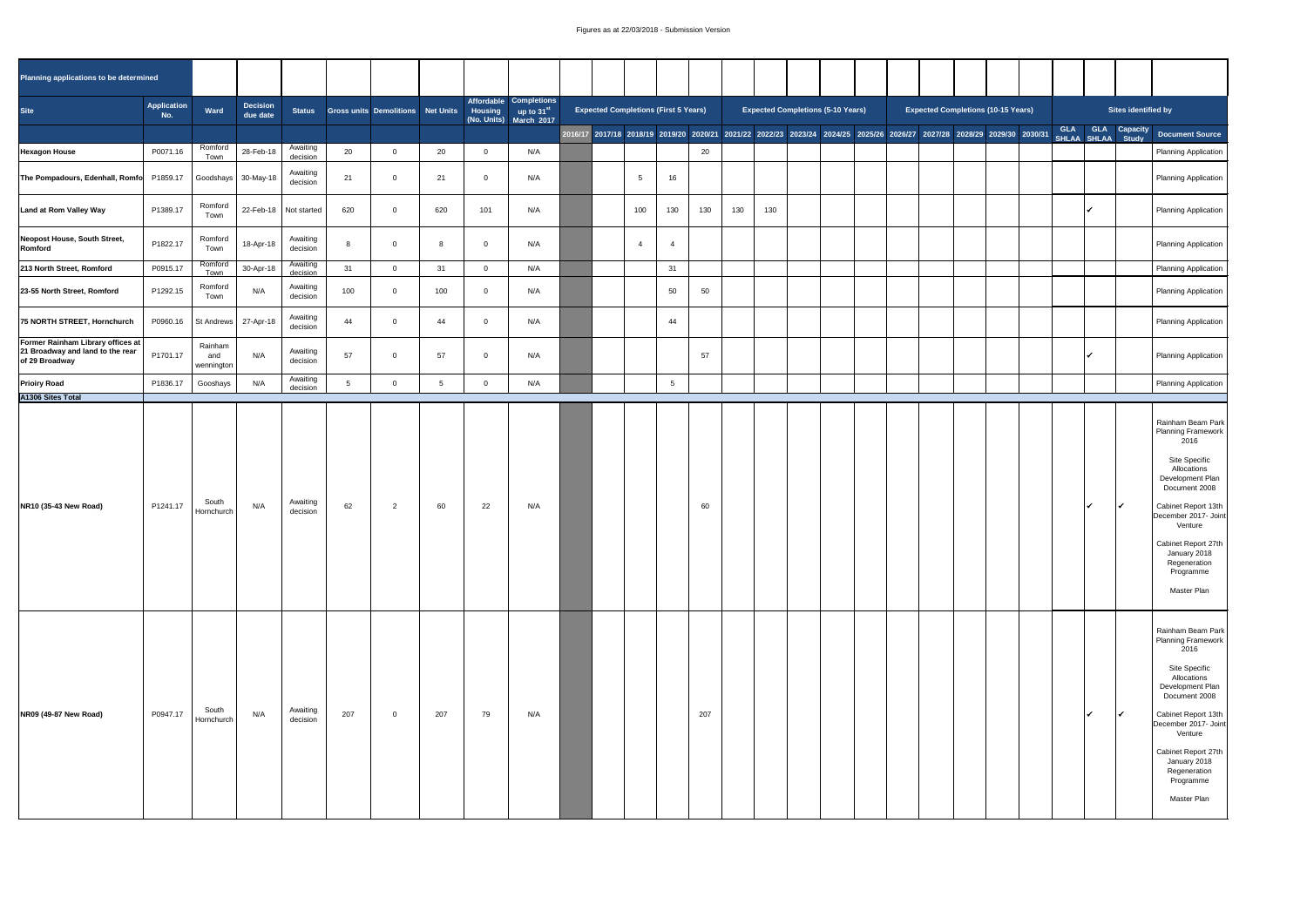| Planning applications to be determined |                    |                     |                             |                      |     |                                   |     |    |                                                                                           |  |                                                                                                                                                          |    |                                          |     |  |  |                                           |  |            |                                                                                                                                                                                                                                                                                 |
|----------------------------------------|--------------------|---------------------|-----------------------------|----------------------|-----|-----------------------------------|-----|----|-------------------------------------------------------------------------------------------|--|----------------------------------------------------------------------------------------------------------------------------------------------------------|----|------------------------------------------|-----|--|--|-------------------------------------------|--|------------|---------------------------------------------------------------------------------------------------------------------------------------------------------------------------------------------------------------------------------------------------------------------------------|
| <b>Site</b>                            | Application<br>No. | Ward                | <b>Decision</b><br>due date | <b>Status</b>        |     | Gross units Demolitions Net Units |     |    | Affordable Completions<br><b>Housing</b> up to 31 <sup>st</sup><br>(No. Units) March 2017 |  | <b>Expected Completions (First 5 Years)</b>                                                                                                              |    | <b>Expected Completions (5-10 Years)</b> |     |  |  | <b>Expected Completions (10-15 Years)</b> |  |            | Sites identified by                                                                                                                                                                                                                                                             |
|                                        |                    |                     |                             |                      |     |                                   |     |    |                                                                                           |  | 2016/17 2017/18 2018/19 2019/20 2020/21 2021/22 2022/23 2023/24 2024/25 2025/26 2026/27 2027/28 2028/29 2029/30 2030/31 GLA GLA Capacity Document Source |    |                                          |     |  |  |                                           |  |            |                                                                                                                                                                                                                                                                                 |
|                                        |                    |                     |                             |                      |     |                                   |     |    |                                                                                           |  |                                                                                                                                                          |    |                                          |     |  |  |                                           |  |            | Rainham Beam Park<br><b>Planning Framework</b><br>2016                                                                                                                                                                                                                          |
|                                        |                    |                     |                             |                      |     |                                   |     |    |                                                                                           |  |                                                                                                                                                          |    |                                          |     |  |  |                                           |  |            | <b>Site Specific</b><br>Allocations<br>Development Plan<br>Document 2008                                                                                                                                                                                                        |
| NR08 (89-101 New Road)                 | P1229.17           | South<br>Hornchurch | N/A                         | Awaiting<br>decision | 62  | $\overline{0}$                    | 62  | 22 | N/A                                                                                       |  |                                                                                                                                                          | 62 |                                          |     |  |  |                                           |  | $\sqrt{2}$ | Cabinet Report 13th<br>December 2017- Joint<br>Venture                                                                                                                                                                                                                          |
|                                        |                    |                     |                             |                      |     |                                   |     |    |                                                                                           |  |                                                                                                                                                          |    |                                          |     |  |  |                                           |  |            | Cabinet Report 27th<br>January 2018<br>Regeneration<br>Programme                                                                                                                                                                                                                |
|                                        |                    |                     |                             |                      |     |                                   |     |    |                                                                                           |  |                                                                                                                                                          |    |                                          |     |  |  |                                           |  |            | Master Plan                                                                                                                                                                                                                                                                     |
| NR06a (143 New Road)                   | P1239.17           | South<br>Hornchurch | N/A                         | Awaiting<br>decision | 35  | $\overline{0}$                    | 35  |    | N/A                                                                                       |  |                                                                                                                                                          | 35 |                                          |     |  |  |                                           |  | $\sqrt{ }$ | Rainham Beam Park<br><b>Planning Framework</b><br>2016<br><b>Site Specific</b><br>Allocations<br>Development Plan<br>Document 2008<br>Cabinet Report 13th<br>December 2017- Joint<br>Venture                                                                                    |
|                                        |                    |                     |                             |                      |     |                                   |     |    |                                                                                           |  |                                                                                                                                                          |    |                                          |     |  |  |                                           |  |            | Cabinet Report 27th<br>January 2018<br>Regeneration<br>Programme<br>Master Plan                                                                                                                                                                                                 |
| NR4/5 (165-193 New Road)               | P1057.17           | South<br>Hornchurch | N/A                         | Awaiting<br>decision | 110 | $\overline{0}$                    | 110 | 39 | N/A                                                                                       |  |                                                                                                                                                          |    |                                          | 110 |  |  |                                           |  | $\sqrt{ }$ | Rainham Beam Park<br><b>Planning Framework</b><br>2016<br><b>Site Specific</b><br>Allocations<br>Development Plan<br>Document 2008<br>Cabinet Report 13th<br>December 2017- Joint<br>Venture<br>Cabinet Report 27th<br>January 2018<br>Regeneration<br>Programme<br>Master Plan |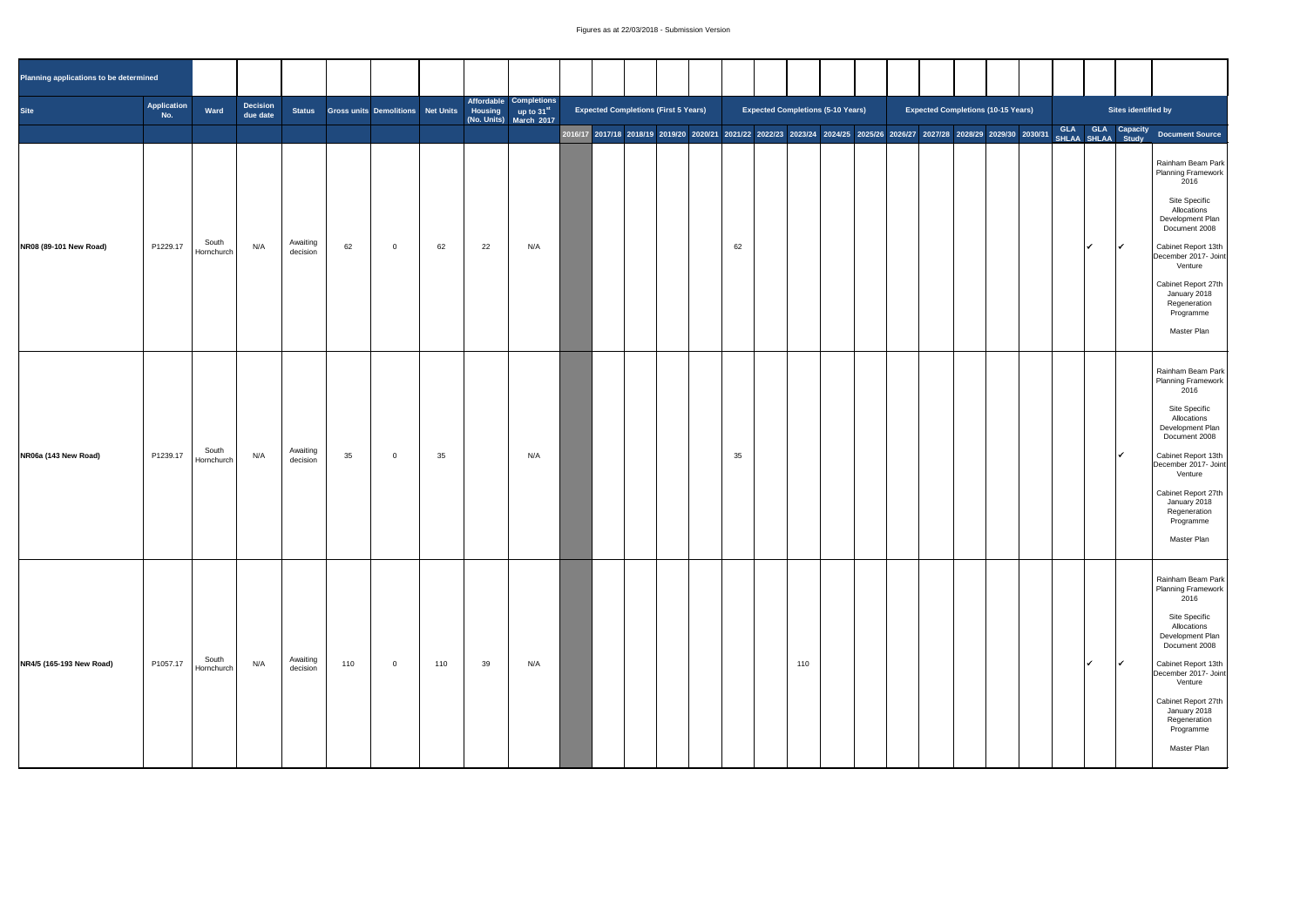| Planning applications to be determined |                                                           |                     |     |                      |      |                                   |      |     |                                                                                    |          |                         |      |                                             |     |     |                                          |      |     |     |          |                                           |  |                                                     |                                                                                                                                                                                                                                                                                                      |  |
|----------------------------------------|-----------------------------------------------------------|---------------------|-----|----------------------|------|-----------------------------------|------|-----|------------------------------------------------------------------------------------|----------|-------------------------|------|---------------------------------------------|-----|-----|------------------------------------------|------|-----|-----|----------|-------------------------------------------|--|-----------------------------------------------------|------------------------------------------------------------------------------------------------------------------------------------------------------------------------------------------------------------------------------------------------------------------------------------------------------|--|
| <b>Site</b>                            | Application<br><b>Decision</b><br>Ward<br>due date<br>No. |                     |     | <b>Status</b>        |      | Gross units Demolitions Net Units |      |     | Affordable Completions<br>Housing up to 31 <sup>st</sup><br>(No. Units) March 2017 |          |                         |      | <b>Expected Completions (First 5 Years)</b> |     |     | <b>Expected Completions (5-10 Years)</b> |      |     |     |          | <b>Expected Completions (10-15 Years)</b> |  |                                                     | Sites identified by                                                                                                                                                                                                                                                                                  |  |
|                                        |                                                           |                     |     |                      |      |                                   |      |     |                                                                                    |          |                         |      |                                             |     |     |                                          |      |     |     |          |                                           |  |                                                     | 2016/17 2017/18 2018/19 2019/20 2020/21 2021/22 2022/23 2023/24 2024/25 2025/26 2025/26 2027/28 2027/28 2029/30 2030/31 GLA GLA GLA Capacity Document Source                                                                                                                                         |  |
| <b>RW4B (148-192 New Road)</b>         | P1604.17                                                  | South<br>Hornchurch | N/A | Awaiting<br>decision | 187  | $\overline{0}$                    | 187  | 100 | N/A                                                                                |          |                         |      |                                             |     |     |                                          | 63   | 63  | 61  |          |                                           |  | $\sqrt{ }$                                          | <b>Rainham Beam Park</b><br><b>Planning Framework</b><br>2016<br><b>Site Specific</b><br>Allocations<br>Development Plan<br>Document 2008<br><b>Cabinet Report 13th</b><br>December 2017- Joint<br>Venture<br><b>Cabinet Report 27th</b><br>January 2018<br>Regeneration<br>Programme<br>Master Plan |  |
| <b>Beam Park</b>                       | P1242.17                                                  | South<br>Hornchurch | N/A | Awaiting<br>decision | 754  | $\overline{0}$                    | 754  | 425 | N/A                                                                                |          |                         | 94   | 94                                          | 94  | 94  | 94                                       | 94   | 94  | 96  |          |                                           |  | $\overline{\mathcal{A}}$<br>$\overline{\mathbf{v}}$ | Rainham Beam Park<br><b>Planning Framework</b><br>2016<br><b>Site Specific</b><br>Allocations<br>Development Plan<br>Document 2008<br>Cabinet Report 13th<br>December 2017- Joint<br>Venture<br><b>Cabinet Report 27th</b><br>January 2018<br>Regeneration<br>Programme<br>Master Plan               |  |
|                                        |                                                           |                     |     |                      | 2323 | $\bullet$                         | 2321 | 788 |                                                                                    | <b>0</b> | $\overline{\mathbf{0}}$ | 203  | 374                                         | 618 | 321 | 224                                      | 267  | 157 | 157 | $\bf{0}$ | $\bf{0}$<br>$\mathbf{0}$                  |  |                                                     |                                                                                                                                                                                                                                                                                                      |  |
|                                        |                                                           |                     |     |                      |      |                                   |      |     |                                                                                    |          |                         | 1195 |                                             |     |     |                                          | 1126 |     |     |          |                                           |  |                                                     |                                                                                                                                                                                                                                                                                                      |  |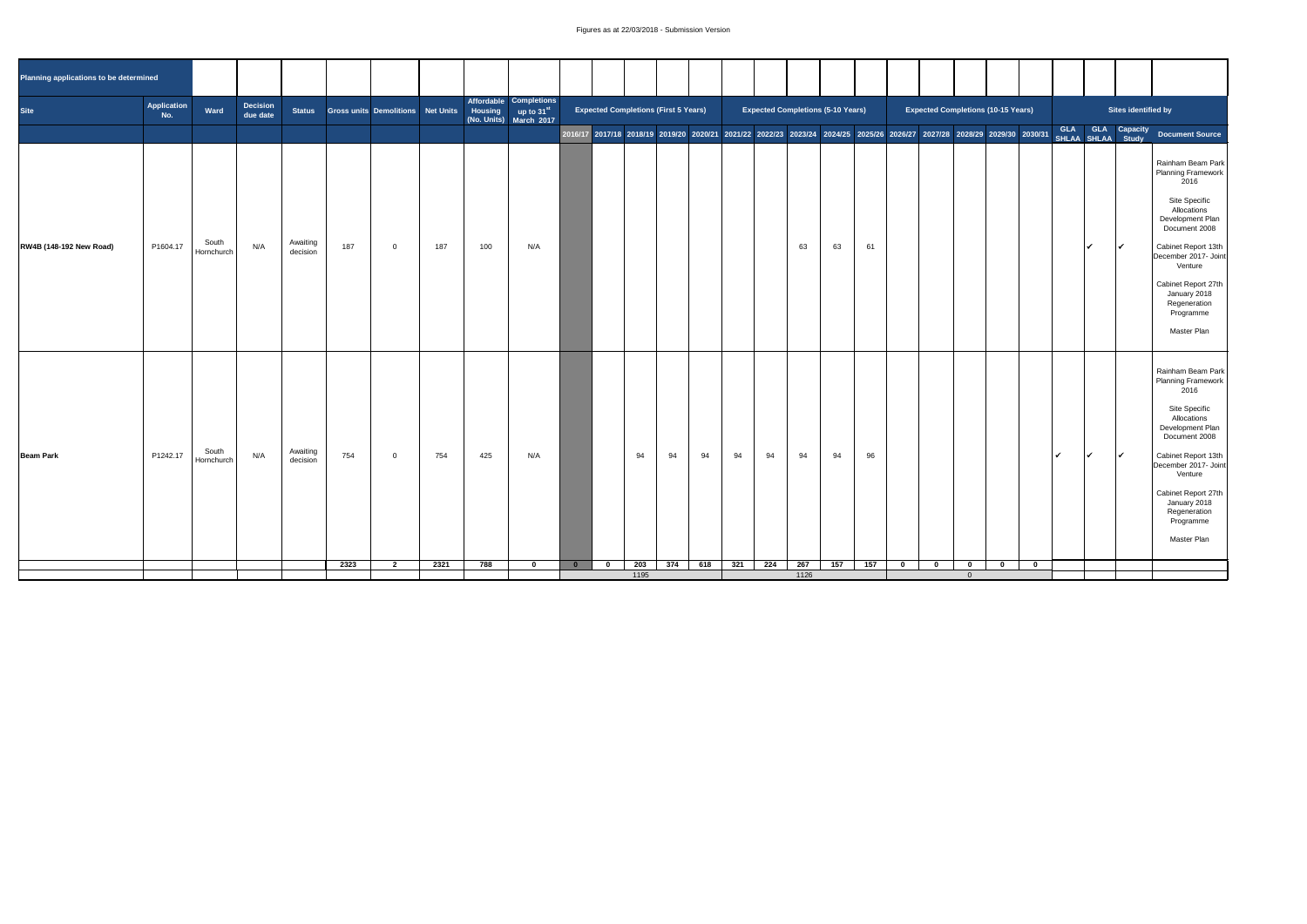| <b>Pre-application sites</b>                                             |                           |                 |     |                                   |     |                                      |                                                                       |         |             |             |                                             |     |    |             |             |                                          |              |                                                                                                                             |                                           |             |             |                    |                    |                                 |                                                             |
|--------------------------------------------------------------------------|---------------------------|-----------------|-----|-----------------------------------|-----|--------------------------------------|-----------------------------------------------------------------------|---------|-------------|-------------|---------------------------------------------|-----|----|-------------|-------------|------------------------------------------|--------------|-----------------------------------------------------------------------------------------------------------------------------|-------------------------------------------|-------------|-------------|--------------------|--------------------|---------------------------------|-------------------------------------------------------------|
| Site                                                                     | <b>Application</b><br>No. | Ward            |     | Gross units Demolitions Net Units |     | Affordable<br>Housing<br>(No. Units) | <b>Completion</b><br>s up to 31 <sup>st</sup><br><b>March</b><br>2017 |         |             |             | <b>Expected Completions (First 5 Years)</b> |     |    |             |             | <b>Expected Completions (5-10 Years)</b> |              |                                                                                                                             | <b>Expected Completions (10-15 Years)</b> |             |             |                    |                    | <b>Sites identified by</b>      |                                                             |
|                                                                          |                           |                 |     |                                   |     |                                      |                                                                       | 2016/17 |             |             |                                             |     |    |             |             |                                          |              | 2017/18 2018/19 2019/20 2020/21 2021/22 2022/23 2023/24 2024/25 2025/26 2026/27 2027/28 2028/29 2029/30 2030/31 SHLAA SHLAA |                                           |             |             | <b>GLA</b><br>2013 | <b>GLA</b><br>2017 | <b>Capacity</b><br><b>Study</b> | <b>Document Source</b>                                      |
| Land adjeacent to<br>Hexagon House, Mercury<br>Gardens, Romford          | PE/01574/2016             | Romford<br>Town | 84  |                                   | 84  |                                      | N/A                                                                   |         |             |             |                                             | 84  |    |             |             |                                          |              |                                                                                                                             |                                           |             |             |                    |                    |                                 | Capacity Assessment<br><b>Update (2018)</b><br>(Tibbalds)   |
| <b>Brooklands House &amp;</b><br>detection House,<br>Brooklands Approach | PE/01645/201              | Romford<br>Town | 77  |                                   | 77  |                                      | N/A                                                                   |         |             |             |                                             | 38  | 39 |             |             |                                          |              |                                                                                                                             |                                           |             |             |                    |                    |                                 | Capacity Assessment  <br><b>Update (2018)</b><br>(Tibbalds) |
| Station Approach,<br>Upminster                                           | PE/01049/201              | Upminster       | 100 |                                   | 100 | $\Omega$                             | N/A                                                                   |         |             |             | 50                                          | 50  |    |             |             |                                          |              |                                                                                                                             |                                           |             |             |                    |                    |                                 | Capacity Assessment  <br><b>Update (2018)</b><br>(Tibbalds) |
| 222-226 South Street                                                     | PE/00374/201              | Romford<br>Town | 51  |                                   | 51  |                                      | N/A                                                                   |         |             |             | 25                                          | 26  |    |             |             |                                          |              |                                                                                                                             |                                           |             |             |                    |                    |                                 | Capacity Assessment<br><b>Update (2018)</b><br>(Tibbalds)   |
|                                                                          |                           |                 | 312 | 0                                 | 312 |                                      | $\mathbf 0$                                                           |         | $\mathbf 0$ | $\mathbf 0$ | 75                                          | 198 | 39 | $\mathbf 0$ | $\mathbf 0$ | $\mathbf{0}$                             | $\mathbf{0}$ | $\mathbf 0$                                                                                                                 | $\mathbf 0$                               | $\mathbf 0$ | $\mathbf 0$ |                    |                    |                                 |                                                             |
|                                                                          |                           |                 |     |                                   |     |                                      |                                                                       |         |             | 273         |                                             |     |    |             | 39          |                                          |              |                                                                                                                             |                                           |             |             |                    |                    |                                 |                                                             |